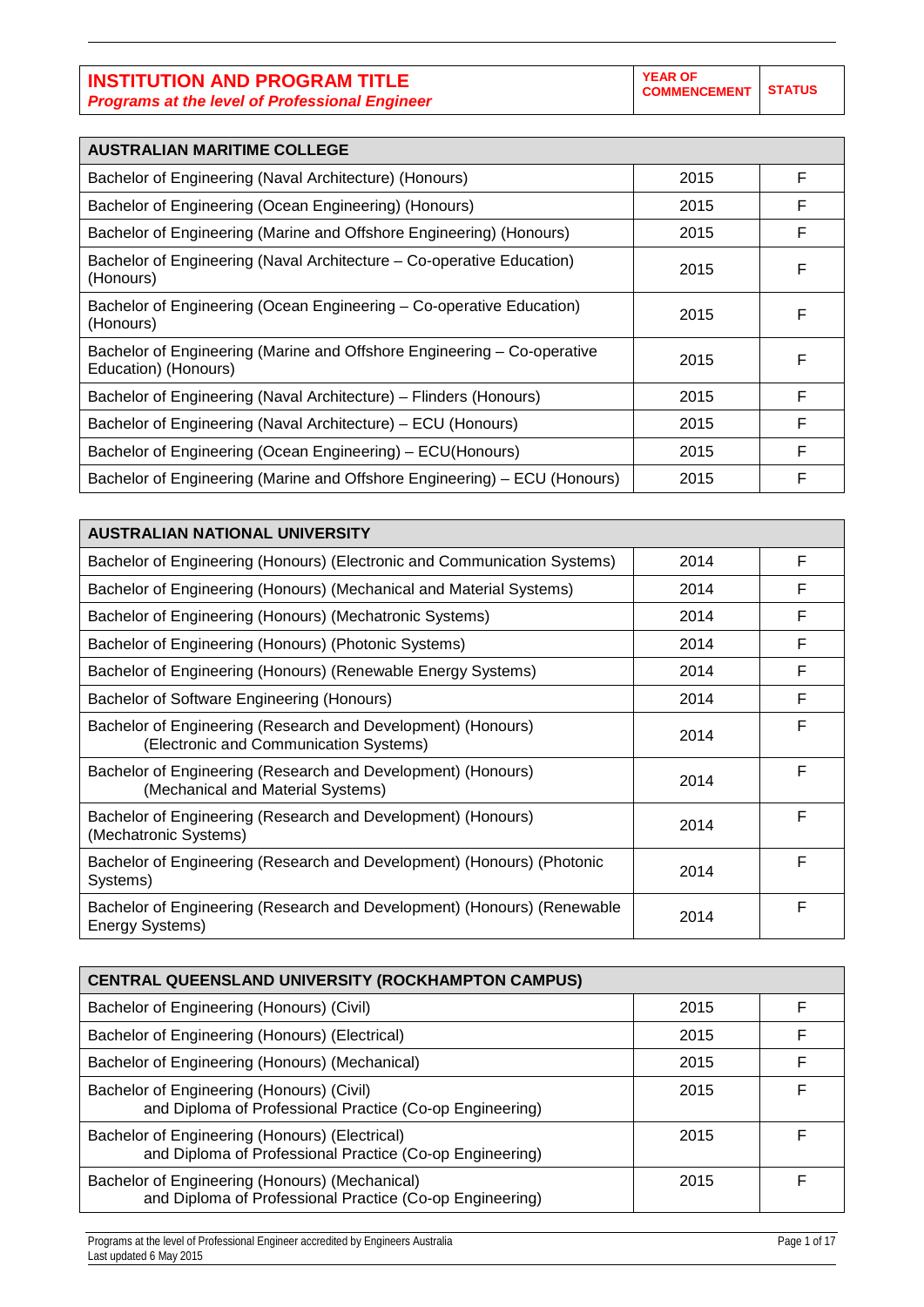|  | × | . . |  |
|--|---|-----|--|
|  |   | ۰.  |  |

| <b>CHARLES DARWIN UNIVERSITY (CASUARINA CAMPUS)</b>                       |          |   |  |
|---------------------------------------------------------------------------|----------|---|--|
| Bachelor of Engineering Honours in Chemical Engineering                   | 2015     | P |  |
| Bachelor of Engineering Honours in Civil Engineering                      | 2015     | F |  |
| Bachelor of Engineering Honours in Electrical and Electronics Engineering | $2 - 15$ | E |  |
| Bachelor of Engineering Honours in Mechanical Engineering                 | 2015     | F |  |
| Master of Engineering (Civil Engineering)                                 | 2012     | P |  |
| Master of Engineering (Chemical Engineering)                              | 2013     | P |  |
| Master of Engineering (Electrical and Electronics Engineering)            | 2012     | F |  |
| Master of Engineering (Mechanical Engineering)                            | 2012     | Р |  |

| <b>CURTIN UNIVERSITY OF TECHNOLOGY (BENTLEY CAMPUS)</b>                         |      |   |
|---------------------------------------------------------------------------------|------|---|
| Bachelor of Engineering (Honours) (Chemical Engineering)                        | 2015 | F |
| Bachelor of Engineering (Honours) (Civil and Construction Engineering)          | 2015 | F |
| Bachelor of Engineering (Honours) (Computer Systems Engineering)                | 2015 | F |
| Bachelor of Engineering (Honours) (Electrical Power Engineering)                | 2015 | F |
| Bachelor of Engineering (Honours) (Electronic and Communication<br>Engineering) | 2015 | F |
| Bachelor of Engineering (Honours) (Mechanical Engineering)                      | 2015 | F |
| Bachelor of Engineering (Honours) (Mechatronic Engineering)                     | 2015 | F |
| Bachelor of Engineering (Honours) (Petroleum Engineering)                       | 2015 | P |

| <b>CURTIN UNIVERSITY OF TECHNOLOGY (WESTERN AUSTRALIAN</b><br><b>SCHOOL OF MINES CAMPUS)</b> |      |  |
|----------------------------------------------------------------------------------------------|------|--|
| Bachelor of Engineering (Honours) (Metallurgical Engineering)                                | 2015 |  |
| Bachelor of Engineering (Honours) (Mining Engineering)                                       | 2015 |  |

| <b>CURTIN UNIVERSITY OF TECHNOLOGY</b><br>(SARAWAK CAMPUS: MALAYSIA PATHWAY)    |      |   |
|---------------------------------------------------------------------------------|------|---|
| Bachelor of Engineering (Honours) (Chemical Engineering)                        | 2015 |   |
| Bachelor of Engineering (Honours) (Civil and Construction Engineering)          | 2015 |   |
| Bachelor of Engineering (Honours) (Electrical Power Engineering)                | 2015 |   |
| Bachelor of Engineering (Honours) (Electronic and Communication<br>Engineering) | 2015 | E |
| Bachelor of Engineering (Honours) (Mechanical Engineering)                      | 2015 |   |

| <b>DEAKIN UNIVERSITY</b>                                    |      |  |
|-------------------------------------------------------------|------|--|
| Bachelor of Civil Engineering (Honours)                     | 2014 |  |
| Bachelor of Electrical and Electronic Engineering (Honours) | 2014 |  |
| Bachelor of Mechanical Engineering (Honours)                | 2014 |  |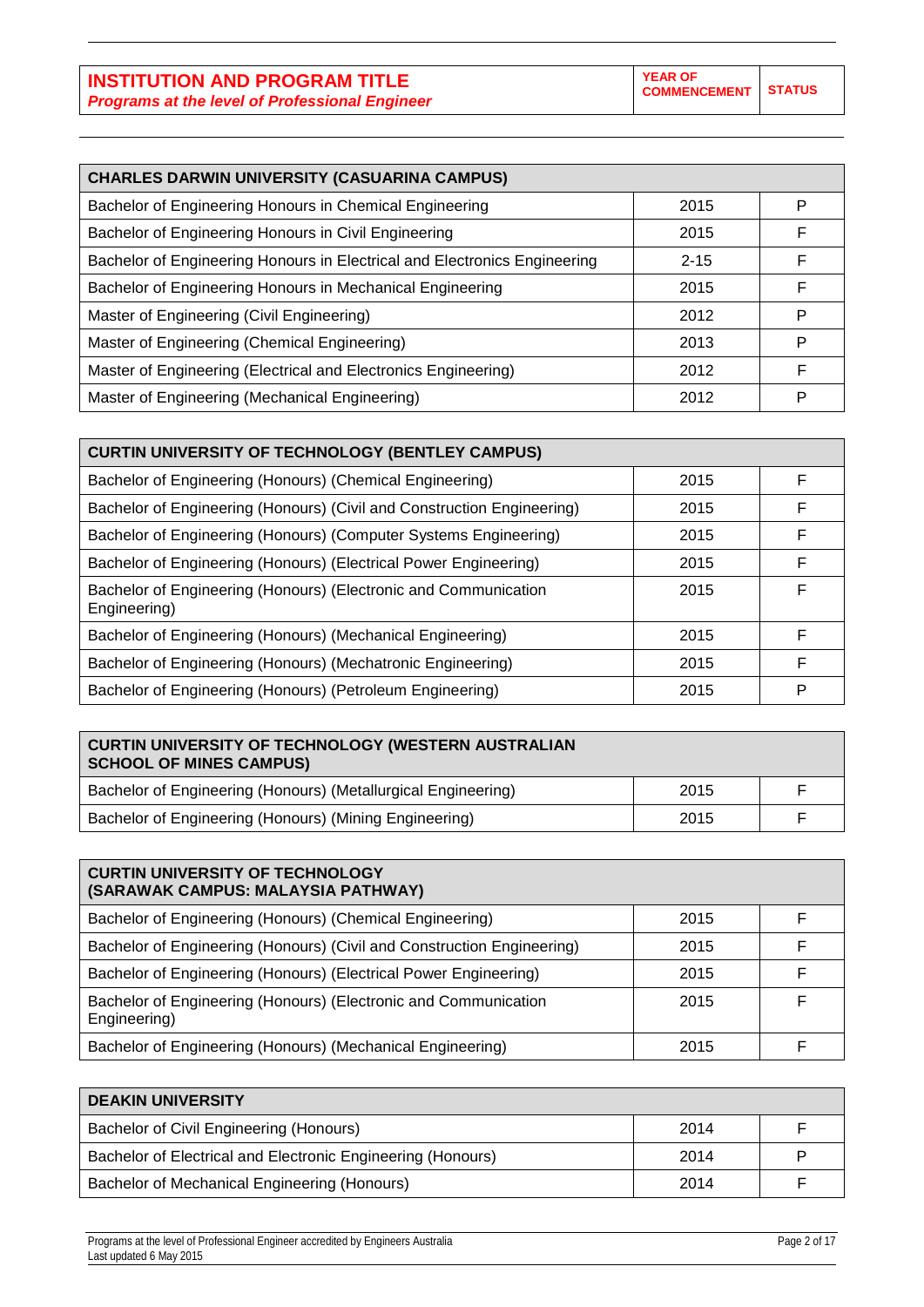| <b>INSTITUTION AND PROGRAM TITLE</b><br><b>Programs at the level of Professional Engineer</b> | <b>YEAR OF</b><br><b>COMMENCEMENT STATUS</b> |  |
|-----------------------------------------------------------------------------------------------|----------------------------------------------|--|
|                                                                                               |                                              |  |

Bachelor of Mechatronics Engineering (Honours) 2014 | F

| <b>EDITH COWAN UNIVERSITY</b>                                               |      |   |
|-----------------------------------------------------------------------------|------|---|
| Bachelor of Engineering (Chemical) Honours                                  | 2015 | P |
| Bachelor of Engineering (Civil) Honours                                     | 2015 | F |
| Bachelor of Engineering (Civil and Environmental) Honours                   | 2015 | P |
| Bachelor of Engineering (Computer Systems) Honours                          | 2015 | F |
| Bachelor of Engineering (Electrical Power) Honours                          | 2015 | F |
| Bachelor of Engineering (Electronics and Communications) Honours            | 2015 | F |
| Bachelor of Engineering (Instrumentation, Control and Automation) Honours   | 2015 | F |
| Bachelor of Engineering (Mechanical) Honours                                | 2015 | F |
| Bachelor of Engineering (Mechatronics) Honours                              | 2015 | F |
| Bachelor of Engineering (Naval Architecture) Honours                        | 2015 | F |
| Bachelor of Engineering (Ocean Engineering) Honours                         | 2015 | F |
| Bachelor of Engineering (Marine and Offshore Engineering) Honours           | 2015 | F |
| Master of Engineering (Chemical Engineering)                                | 2012 | P |
| Master of Engineering (Civil Engineering)                                   | 2009 | F |
| Master of Engineering (Computer Systems Engineering)                        | 2009 | P |
| Master of Engineering (Electrical Power Engineering)                        | 2009 | F |
| Master of Engineering (Electronics and Communications Engineering)          | 2009 | F |
| Master of Engineering (Instrumentation, Control and Automation Engineering) | 2009 | F |
| Master of Engineering (Mechanical Engineering)                              | 2009 | F |
| Master of Engineering (Mechatronics Engineering)                            | 2009 | F |

| <b>FEDERATION UNIVERSITY</b>                              |      |   |
|-----------------------------------------------------------|------|---|
| Bachelor of Engineering (Civil) (Honours)                 | 2015 | P |
| Bachelor of Engineering (Mechanical) (Honours)            | 2015 | P |
| Bachelor of Engineering (Mining) (Honours)                | 2015 | P |
| Bachelor of Civil and Environmental Engineering (Honours) | 2015 | F |
| Master of Engineering Technology (Civil Engineering)      | 2014 | F |
| Master of Engineering Technology (Mining Engineering)     | 2014 | F |
| Master of Engineering Technology (Mechanical Engineering) | 2014 |   |

| <b>FLINDERS UNIVERSITY</b>                           |      |  |
|------------------------------------------------------|------|--|
| Bachelor of Engineering (Biomedical) (Honours)       | 2015 |  |
| Bachelor of Engineering (Computer Systems) (Honours) | 2015 |  |
| Bachelor of Engineering (Electrical) (Honours)       | 2015 |  |
| Bachelor of Engineering (Electronics) (Honours)      | 2015 |  |
| Bachelor of Engineering (Mechanical) (Honours)       | 2015 |  |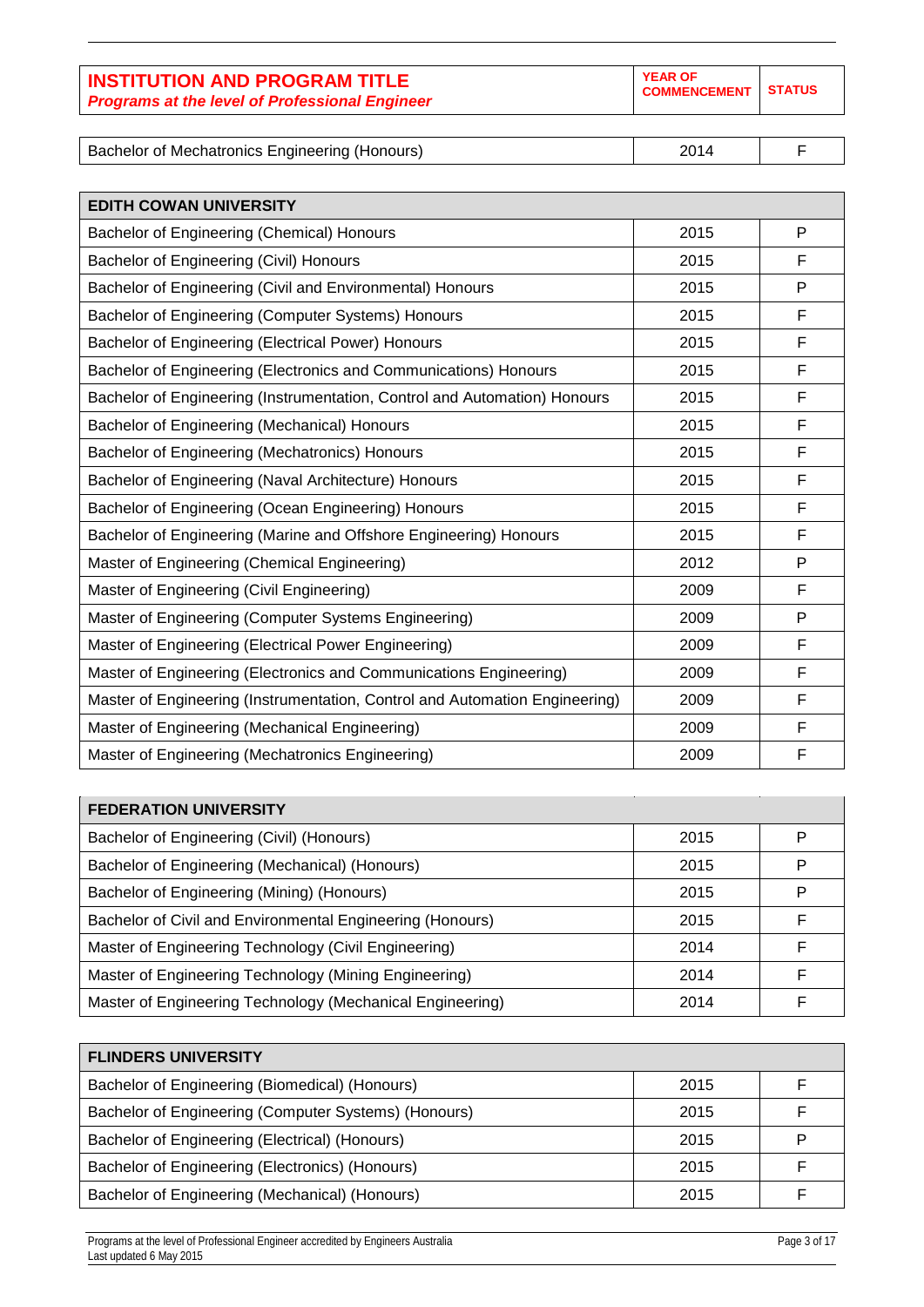| <b>INSTITUTION AND PROGRAM TITLE</b>                  | <b>YEAR OF</b><br>COMMENCEMENT STATUS |  |
|-------------------------------------------------------|---------------------------------------|--|
| <b>Programs at the level of Professional Engineer</b> |                                       |  |

| Bachelor of Engineering (Robotics) (Honours)                                    | 2015 |   |
|---------------------------------------------------------------------------------|------|---|
| Bachelor of Engineering (Software) (Honours)                                    | 2015 |   |
| Graduate Diploma in Engineering Science/<br>Master of Engineering (Biomedical)  | 2013 | P |
| Graduate Diploma in Engineering Science/<br>Master of Engineering (Electronics) | 2013 | P |
| Master of Engineering (Biomedical)                                              | 2013 | P |
| Master of Engineering (Electronics)                                             | 2013 | Þ |

| <b>GRIFFITH UNIVERSITY (GOLD COAST CAMPUS)</b>                                   |      |  |
|----------------------------------------------------------------------------------|------|--|
| Bachelor of Engineering with Honours in Civil Engineering                        | 2015 |  |
| Bachelor of Engineering Electrical and Electronic Engineering                    | 2015 |  |
| Bachelor of Engineering with Honours in Electronic and Biomedical<br>Engineering | 2015 |  |
| Bachelor of Engineering with Honours in Mechanical Engineering                   | 2015 |  |
| Bachelor of Engineering with Honours in (Mechatronic Engineering)                | 2015 |  |

| <b>GRIFFITH UNIVERSITY (NATHAN CAMPUS)</b>                                     |      |  |
|--------------------------------------------------------------------------------|------|--|
| Bachelor of Engineering with Honours in Electronic and Computer<br>Engineering | 2015 |  |
| Bachelor of Engineering with Honours in Environmental Engineering              | 2015 |  |
| Bachelor of Engineering with Honours in Microelectronic Engineering            | 2015 |  |
| Bachelor of Engineering with Honours in Software Engineering                   | 2015 |  |
| Bachelor of Engineering with Honours in Electronic and Energy Engineering      | 2015 |  |

| <b>JAMES COOK UNIVERSITY</b>                                  |      |  |
|---------------------------------------------------------------|------|--|
| Bachelor of Engineering (Honours) (Chemical)                  | 2015 |  |
| Bachelor of Engineering (Honours) (Civil)                     | 2015 |  |
| Bachelor of Engineering (Honours) (Electrical and Electronic) | 2015 |  |
| Bachelor of Engineering (Honours) (Mechanical)                | 2015 |  |

| LA TROBE UNIVERSITY (BUNDOORA CAMPUS)                            |      |   |
|------------------------------------------------------------------|------|---|
| Bachelor of Engineering (Honours) (Civil Engineering)            | 2015 | P |
| Bachelor of Engineering (Honours) (Computer Systems Engineering) | 2015 |   |
| Bachelor of Engineering (Honours) (Electronic Engineering)       | 2015 |   |

| LA TROBE UNIVERSITY (BENDIGO CAMPUS)                  |      |  |
|-------------------------------------------------------|------|--|
| Bachelor of Engineering (Honours) (Civil Engineering) | 2015 |  |

## **MACQUARIE UNIVERSITY**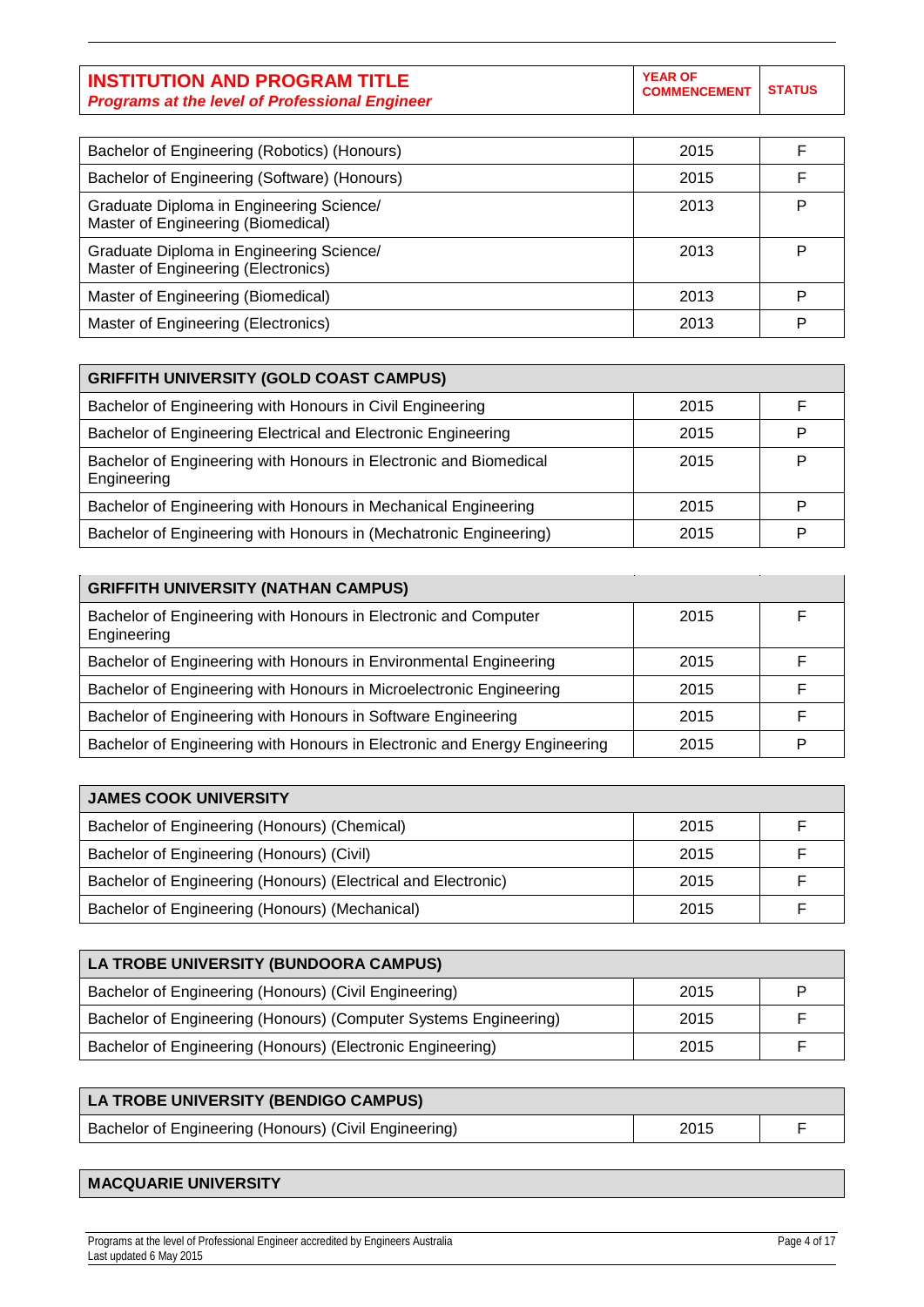**COMMENCEMENT STATUS**

| Bachelor of Engineering (Honours), Major in Telecommunications Engineering | 2003 |  |
|----------------------------------------------------------------------------|------|--|
| Bachelor of Engineering (Honours), Major in Computer Engineering           | 2008 |  |
| Bachelor of Engineering (Honours), Major in Electronics Engineering        | 2008 |  |
| Bachelor of Engineering (Honours), Major in Software Engineering           | 2008 |  |

## **MELBOURNE INSTITUTE OF TECHNOLOGY**

Master of Engineering (Telecommunications) and the control of Engineering (Telecommunications) and the control of the control of the P

| <b>MONASH UNIVERSITY</b>                                                                                |      |   |
|---------------------------------------------------------------------------------------------------------|------|---|
| Bachelor of Aerospace Engineering (Honours)                                                             | 2014 | F |
| Bachelor of Engineering (Honours) in the field of Chemical Engineering                                  | 2014 | F |
| Bachelor of Engineering (Honours) in the field of Civil Engineering                                     | 2014 | F |
| Bachelor of Engineering (Honours) in the field of Electrical and Computer<br><b>Systems Engineering</b> | 2014 | F |
| Bachelor of Engineering (Honours) in the field of Materials Engineering                                 | 2014 | F |
| Bachelor of Engineering (Honours) in the field of Mechanical Engineering                                | 2014 | F |
| Bachelor of Engineering (Honours) in the field of Mechatronics Engineering                              | 2014 | F |
| Bachelor of Environmental Engineering (Honours)                                                         | 2014 | F |
| Bachelor of Computer Systems Engineering (Honours)                                                      | 2014 | F |
| Bachelor of Mining Engineering (Honours)                                                                | 2014 | P |
| Bachelor of Software Engineering                                                                        | 1999 | F |

| <b>MONASH UNIVERSITY (SUNWAY CAMPUS, MALAYSIA)</b>                                                      |      |   |
|---------------------------------------------------------------------------------------------------------|------|---|
| Bachelor of Engineering (Honours) in the field of Chemical Engineering                                  | 2014 |   |
| Bachelor of Engineering (Honours) in the field of Civil Engineering                                     | 2014 | P |
| Bachelor of Engineering (Honours) in the field of Electrical and Computer<br><b>Systems Engineering</b> | 2014 | F |
| Bachelor of Engineering (Honours) in the field of Mechanical Engineering                                | 2014 |   |
| Bachelor of Engineering (Honours) in the field of Mechatronics Engineering                              | 2014 |   |

| <b>MURDOCH UNIVERSITY</b>                                                                |      |   |
|------------------------------------------------------------------------------------------|------|---|
| Bachelor of Engineering Honours (BE(Hons)) in Chemical and Metallurgical<br>Engineering  | 2015 | P |
| Bachelor of Engineering Honours (BE(Hons)) in Electrical Power Engineering               | 2015 | F |
| Bachelor of Engineering Honours (BE(Hons)) in Environmental Engineering                  | 2015 | F |
| Bachelor of Engineering Honours (BE(Hons)) in Industrial Computer Systems<br>Engineering | 2015 | F |
| Bachelor of Engineering Honours (BE(Hons)) in Instrumentation and Control<br>Engineering | 2015 | F |
| Bachelor of Engineering Honours (BE(Hons)) in Renewable Energy<br>Engineering            | 2015 | F |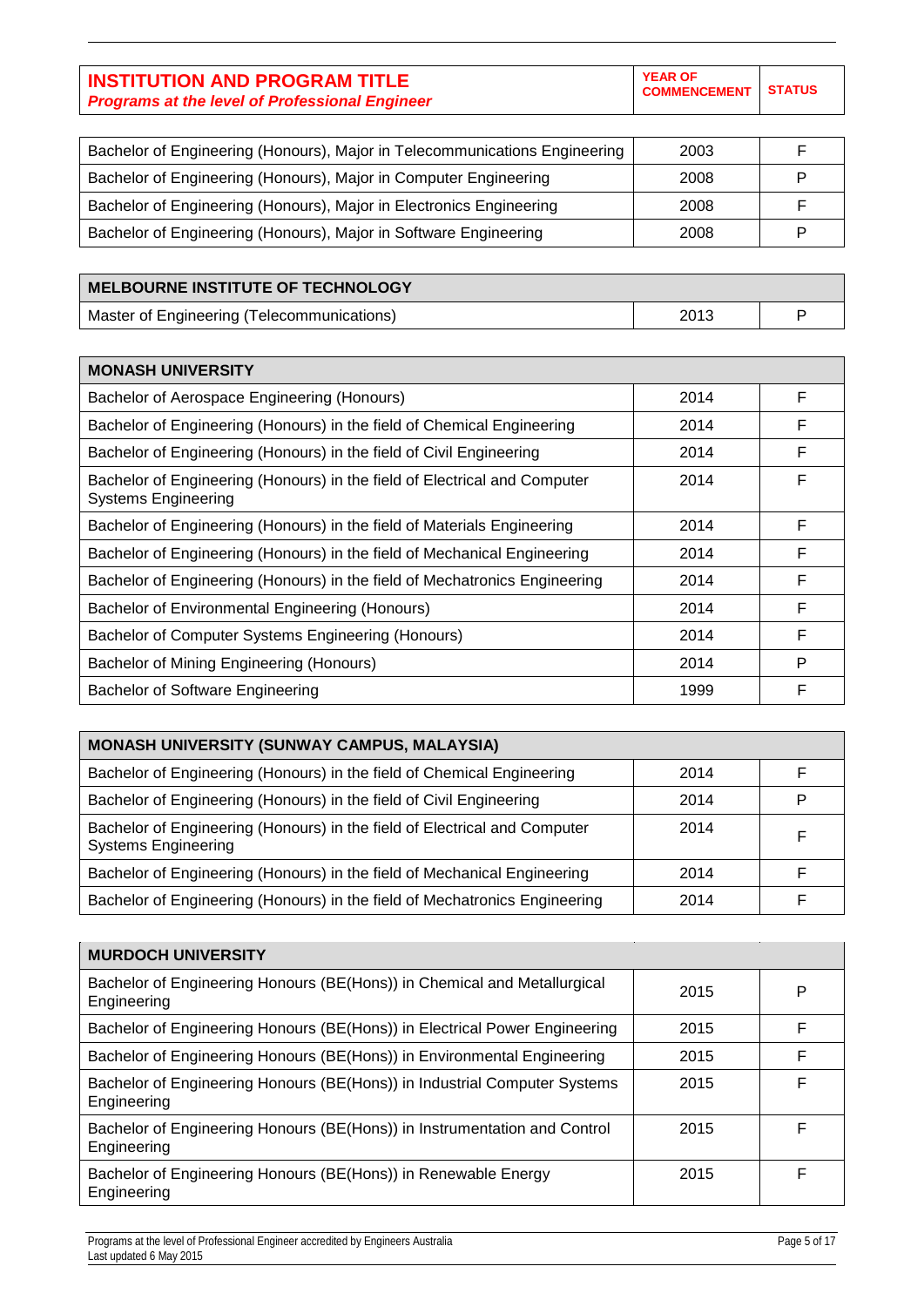**YEAR OF COMMENCEMENT** 

| $\sim$<br>$\sim$<br>$\sim$ |  |
|----------------------------|--|

| QUEENSLAND UNIVERSITY OF TECHNOLOGY                               |      |   |
|-------------------------------------------------------------------|------|---|
| Bachelor of Engineering (Honours) (Civil)                         | 2015 | F |
| Bachelor of Engineering (Honours) (Computer and Software Systems) | 2015 | F |
| Bachelor of Engineering (Honours) (Electrical)                    | 2015 | F |
| Bachelor of Engineering (Honours) (Electrical and Aerospace)      | 2015 | F |
| Bachelor of Engineering (Honours) (Mechatronics)                  | 2015 | F |
| Bachelor of Engineering (Honours) (Mechanical)                    | 2015 | F |
| Bachelor of Engineering (Honours) (Medical)                       | 2015 | F |
| Bachelor of Engineering (Honours) (Process)                       | 2015 | P |

| <b>RMIT UNIVERSITY</b>                                                          |      |   |
|---------------------------------------------------------------------------------|------|---|
| Bachelor of Engineering (Advanced Manufacturing and Mechatronics)<br>(Honours)  | 2014 | F |
| Bachelor of Engineering (Aerospace Engineering) (Honours)                       | 2014 | F |
| Bachelor of Engineering (Automotive Engineering) (Honours)                      | 2014 | F |
| Bachelor of Engineering (Biomedical Engineering) (Honours)                      | 2014 | P |
| Bachelor of Engineering (Chemical Engineering) (Honours)                        | 2014 | F |
| Bachelor of Engineering (Civil and Infrastructure) (Honours)                    | 2014 | F |
| Bachelor of Engineering (Computer and Network Engineering) (Honours)            | 2014 | F |
| Bachelor of Engineering (Electrical and Electronic Engineering) (Honours)       | 2014 | F |
| Bachelor of Engineering (Electrical Engineering) (Honours)                      | 2014 | F |
| Bachelor of Engineering (Electronic and Communication Engineering)<br>(Honours) | 2014 | F |
| Bachelor of Engineering (Environmental Engineering) (Honours)                   | 2014 | F |
| Bachelor of Engineering (Mechanical Engineering) (Honours)                      | 2014 | F |
| Bachelor of Engineering (Sustainable Systems Engineering) (Honours)             | 2014 | F |
| Master of Engineering (Electrical and Electronic Engineering)                   | 2013 | P |

| RMIT UNIVERSITY (HKIVE TSING YI CAMPUS, HONG KONG)                                                                                                                      |      |   |
|-------------------------------------------------------------------------------------------------------------------------------------------------------------------------|------|---|
| Bachelor of Engineering (Civil and Infrastructure) (Honours)                                                                                                            | 2014 |   |
| Bachelor of Engineering (Electrical Engineering) (Honours)                                                                                                              | 2014 |   |
| Bachelor of Engineering (Mechanical Engineering) (Honours)                                                                                                              | 2014 | D |
| The above fully-accredited programs have also been accredited by The Hong<br>Kong Institution of Engineers and are therefore recognised under the<br>Washington Accord. |      |   |

# **RMIT INTERNATIONAL UNIVERSITY (VIETNAM)** Master of Engineering (Electronic and Computer Engineering)  $\vert$  2011 F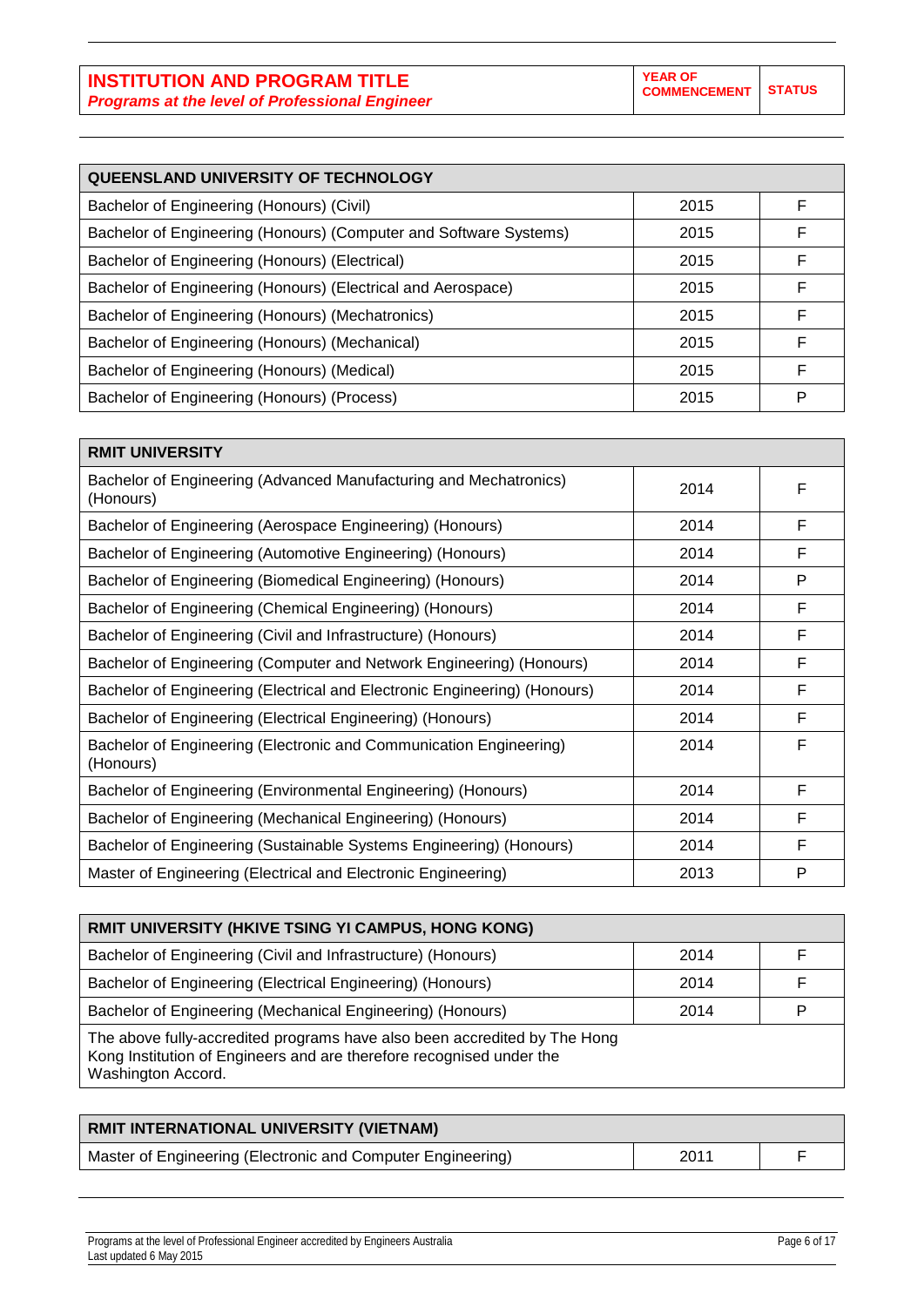| <b>INSTITUTION AND PROGRAM TITLE</b>                  |
|-------------------------------------------------------|
| <b>Programs at the level of Professional Engineer</b> |

| <b>SOUTHERN CROSS UNIVERSITY</b>                       |      |  |
|--------------------------------------------------------|------|--|
| Bachelor of Engineering (Honours) in Civil Engineering | 2013 |  |

| <b>SWINBURNE UNIVERSITY OF TECHNOLOGY</b>                                        |      |   |
|----------------------------------------------------------------------------------|------|---|
| Bachelor of Engineering (Biomedical) (Honours)                                   | 2014 | F |
| Bachelor of Engineering (Civil) (Honours)                                        | 2014 | F |
| Bachelor of Engineering (Electrical and Electronic) (Honours)                    | 2014 | F |
| Bachelor of Engineering (Electronics and Computer Systems) (Honours)             | 2014 | F |
| Bachelor of Engineering (Mechanical) (Honours)                                   | 2014 | F |
| Bachelor of Engineering (Product Design) (Honours)                               | 2014 | F |
| Bachelor of Engineering (Robotics and Mechatronics) (Honours)                    | 2014 | F |
| Bachelor of Engineering (Software Engineering) (Honours)                         | 2014 | P |
| Bachelor of Engineering (Telecommunication and Network Engineering)<br>(Honours) | 2014 | F |

| SWINBURNE UNIVERSITY OF TECHNOLOGY (SARAWAK, MALAYSIA<br><b>CAMPUS)</b>          |      |   |
|----------------------------------------------------------------------------------|------|---|
| Bachelor of Engineering (Civil Engineering) (Honours)                            | 2015 |   |
| Bachelor of Engineering (Electrical and Electronic Engineering) (Honours)        | 2015 | F |
| Bachelor of Engineering (Mechanical Engineering) (Honours)                       | 2015 | F |
| Bachelor of Engineering (Robotics and Mechatronics) (Honours)                    | 2015 | F |
| Bachelor of Engineering (Telecommunication and Network Engineering)<br>(Honours) | 2015 | F |

| THE UNIVERSITY OF ADELAIDE                                               |      |   |
|--------------------------------------------------------------------------|------|---|
| Bachelor of Engineering (Honours) (Civil and Architectural)              | 2015 | F |
| Bachelor of Engineering (Honours) (Chemical)                             | 2015 | F |
| Bachelor of Engineering (Honours) (Chemical – Minerals Processing)       | 2015 | P |
| Bachelor of Engineering (Honours) (Chemical – Sustainable Energy)        | 2015 | P |
| Bachelor of Engineering (Honours) (Chemical and Pharmaceutical)          | 2015 | F |
| Bachelor of Engineering (Honours) (Civil and Environmental)              | 2015 | F |
| Bachelor of Engineering (Honours) (Civil and Structural)                 | 2015 | F |
| Bachelor of Engineering (Honours) (Computer Systems)                     | 2015 | F |
| Bachelor of Engineering (Honours) (Electrical and Electronic)            | 2015 | F |
| Bachelor of Engineering (Honours) (Electrical and Electronic - Avionics) | 2015 | P |
| Bachelor of Engineering (Honours) (Electrical and Sustainable Energy)    | 2015 | P |
| Bachelor of Engineering (Honours) (Mechanical)                           | 2015 | F |
| Bachelor of Engineering (Honours) (Mechanical and Aerospace)             | 2015 | F |
| Bachelor of Engineering (Honours) (Mechanical and Automotive)            | 2015 | F |
| Bachelor of Engineering (Honours) (Mechanical – Computational)           | 2015 | P |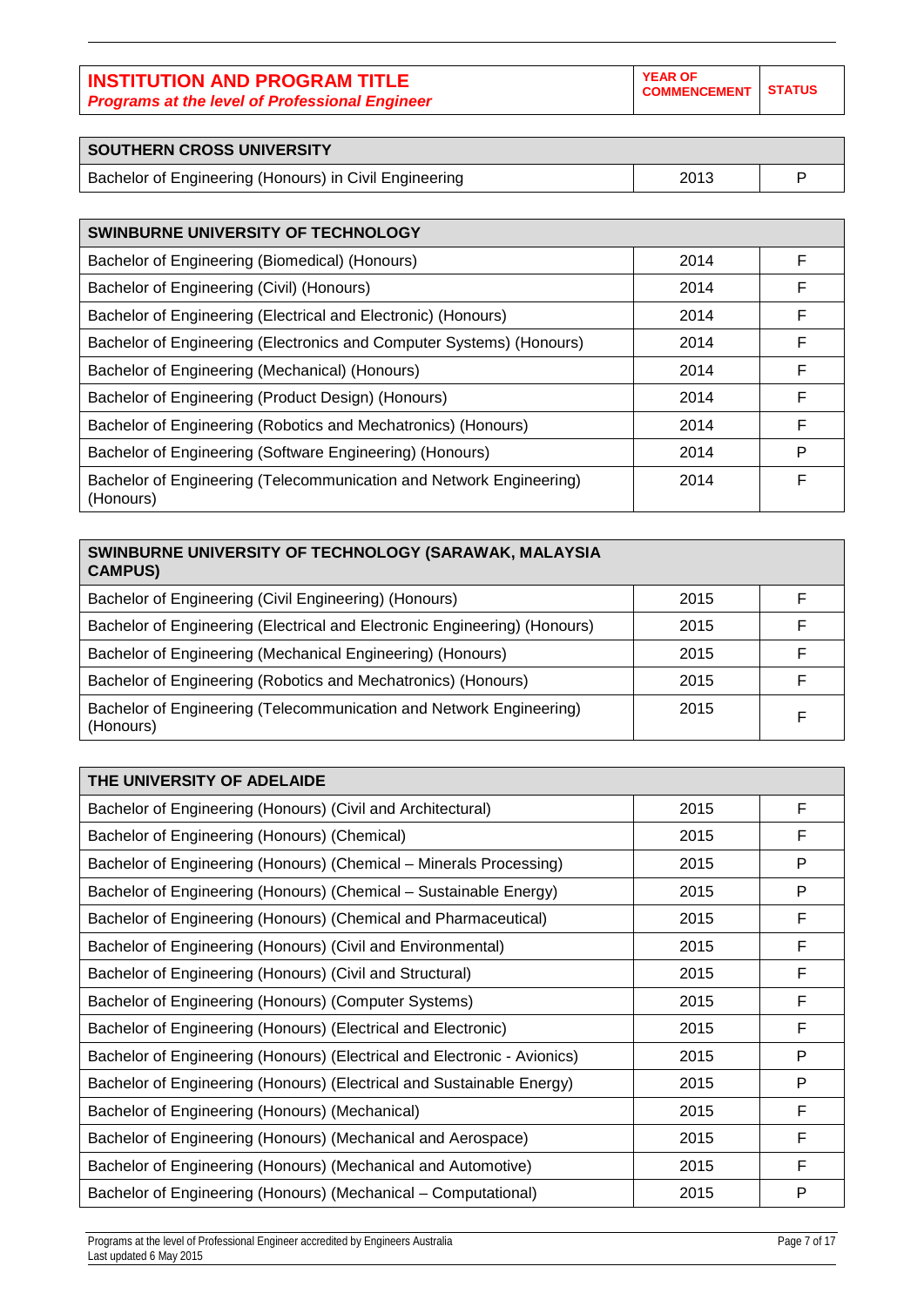**YEAR OF COMMENCEMENT STATUS**

| Bachelor of Engineering (Honours) (Mechanical and Sports)             | 2015 |  |
|-----------------------------------------------------------------------|------|--|
| Bachelor of Engineering (Honours) (Mechanical and Sustainable Energy) | 2015 |  |
| Bachelor of Engineering (Honours) (Mechatronic)                       | 2015 |  |
| Bachelor of Engineering (Honours) (Mining)                            | 2015 |  |
| Bachelor of Engineering (Honours) (Petroleum)                         | 2015 |  |
| Bachelor of Engineering (Honours) (Software)                          | 2015 |  |
| Bachelor of Engineering (Honours) (Telecommunications)                | 2015 |  |

#### **UNIVERSITY OF CANBERRA**

Bachelor of Engineering in Network and Software Engineering Fig. 1 2010 P

**THE UNIVERSITY OF MELBOURNE** Master of Engineering (Biomedical) Including but not limited to, designated articulation from: Bachelor of Science (Bioengineering Systems), Bachelor of Biomedicine (Bioengineering Systems), or Bachelor of Commerce 2008 F Master of Engineering (Biochemical) *(Formerly Biomolecular 2008-2013)* Including but not limited to, designated articulation from: Bachelor of Science (Chemical Systems) 2014 F Master of Engineering (Chemical) Including but not limited to, designated articulation from: Bachelor of Science (Chemical Systems), or Bachelor of Commerce 2008 F Master of Engineering (Civil) Including but not limited to, designated articulation from: Bachelor of Science (Civil Systems), Bachelor of Environments (Civil Systems), or Bachelor of Commerce 2008 F Master of Engineering (Electrical) Including but not limited to, designated articulation from: Bachelor of Science (Electrical Systems), or Bachelor of Commerce 2008 F Master of Engineering (Environmental) Including but not limited to, designated articulation from: Bachelor of Science (Civil Systems), Bachelor of Environments (Physical Systems), or Bachelor of Commerce 2008 F Master of Engineering (Spatial) Including but not limited to, designated articulation from: Bachelor of Science (Geomatics), or Bachelor of Environments (Geomatics) 2008 P Master of Engineering (Mechanical) Including but not limited to, designated articulation from: Bachelor of Science (Mechanical Systems), or Bachelor of Commerce 2008 F Master of Engineering (Mechatronics) Including but not limited to, designated articulation from:<br>Including but not limited to, designated articulation from: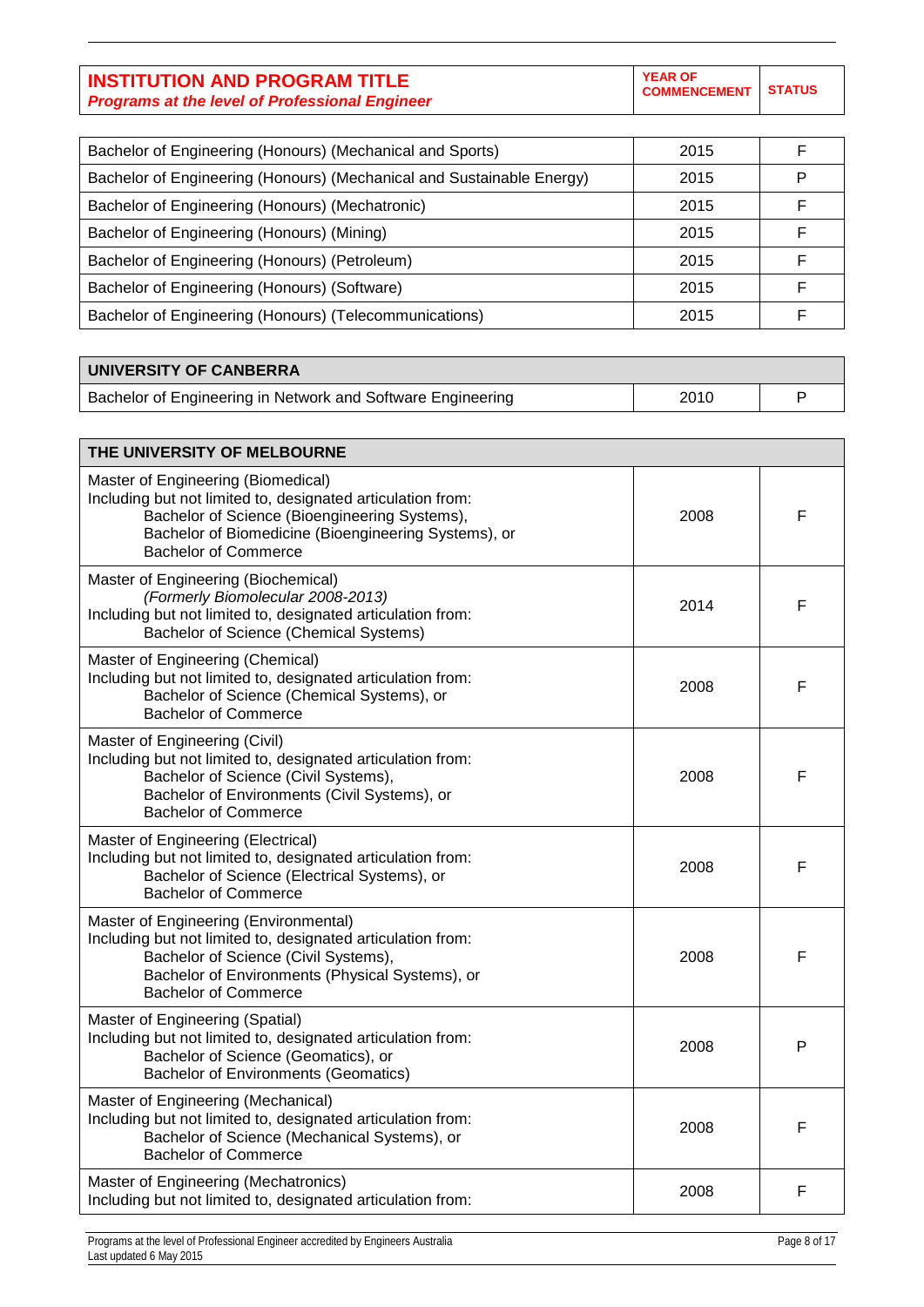| <b>INSTITUTION AND PROGRAM TITLE</b>                  | <b>YEAR OF</b><br>COMMENCEMENT STATUS |  |
|-------------------------------------------------------|---------------------------------------|--|
| <b>Programs at the level of Professional Engineer</b> |                                       |  |

| Bachelor of Science (Electrical Systems),<br>Bachelor of Science (Mechanical Systems), or<br>Bachelor of Science (Software Systems)                                                                                      |      |   |
|--------------------------------------------------------------------------------------------------------------------------------------------------------------------------------------------------------------------------|------|---|
| Master of Engineering (Software)<br>Including but not limited to, designated articulation from:<br>Bachelor of Science (Software Systems), or<br><b>Bachelor of Commerce</b>                                             | 2008 | F |
| Master of Engineering (Structural)<br>Including but not limited to, designated articulation from:<br>Bachelor of Science (Civil Systems),<br>Bachelor of Environments (Civil Systems), or<br><b>Bachelor of Commerce</b> | 2008 | F |
| Master of Engineering (Biomedical with Business)                                                                                                                                                                         | 2014 | P |
| Master of Engineering (Chemical with Business)                                                                                                                                                                           | 2014 | P |
| Master of Engineering (Civil with Business)                                                                                                                                                                              | 2014 | P |
| Master of Engineering (Electrical with Business)                                                                                                                                                                         | 2014 | P |
| Master of Engineering (Mechanical with Business)                                                                                                                                                                         | 2014 | P |
| Master of Engineering (Software with Business)                                                                                                                                                                           | 2014 | P |

| UNSW AUSTRALIA (THE UNIVERSITY OF NEW SOUTH WALES)                                |      |              |
|-----------------------------------------------------------------------------------|------|--------------|
| Bachelor of Engineering (Honours) (Aerospace Engineering)                         | 2015 | F            |
| Bachelor of Engineering (Honours) (Bioinformatics Engineering)                    | 2015 | F            |
| Bachelor of Engineering (Ceramic Engineering)                                     | 1981 | F            |
| Bachelor of Engineering (Honours) (Chemical Engineering)                          | 2015 | $\mathsf{F}$ |
| Bachelor of Engineering (Honours) (Civil Engineering)                             | 2015 | F            |
| Bachelor of Engineering (Honours) (Civil with Architecture)                       | 2015 | $\mathsf F$  |
| Bachelor of Engineering (Honours) (Computer Engineering)                          | 2015 | F            |
| Bachelor of Engineering (Honours) (Electrical Engineering)                        | 2015 | F            |
| Bachelor of Engineering (Honours) (Environmental Engineering)                     | 2015 | F            |
| Bachelor of Engineering (Food Process Engineering)                                | 2011 | P            |
| Bachelor of Engineering (Honours) (Geospatial Systems)                            | 2015 | P            |
| Bachelor of Engineering (Honours) (Industrial Chemistry)                          | 2003 | F            |
| Bachelor of Engineering (Honours) (Mechanical and Manufacturing<br>Engineering)   | 2015 | F            |
| Bachelor of Engineering (Materials Engineering)                                   | 1994 | F            |
| Bachelor of Engineering (Honours) (Mechanical Engineering)                        | 2015 | F            |
| Bachelor of Engineering (Honours) (Mechatronic Engineering)                       | 2015 | $\mathsf F$  |
| Bachelor of Engineering (Honours) (Mining Engineering)                            | 2015 | $\mathsf{F}$ |
| Bachelor of Engineering (Honours) (Naval Architecture)                            | 2015 | F            |
| Bachelor of Engineering (Honours) (Petroleum Engineering)                         | 2015 | $\mathsf{F}$ |
| Bachelor of Engineering (Photonic Engineering)                                    | 2002 | F            |
| Bachelor of Engineering (Honours) (Photovoltaics and Solar Energy<br>Engineering) | 2015 | F            |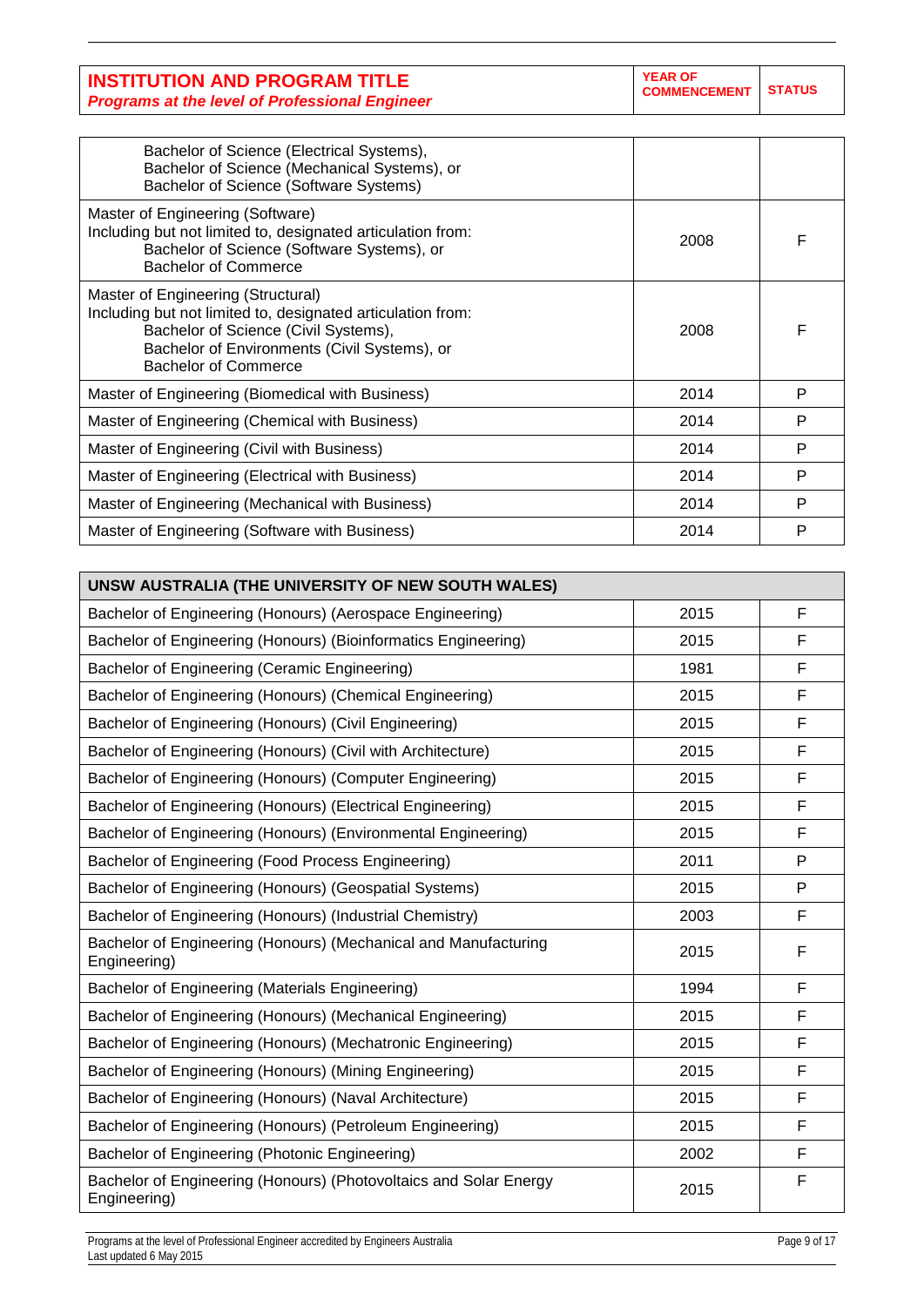| Bachelor of Engineering (Physical Metallurgy)                                                                       | 1994 | F |
|---------------------------------------------------------------------------------------------------------------------|------|---|
| Bachelor of Engineering (Process Metallurgy)                                                                        | 1994 | F |
| Bachelor of Engineering (Honours) (Renewable Energy Engineering)                                                    | 2015 | F |
| Bachelor of Engineering (Honours) (Software Engineering)                                                            | 2015 | F |
| Bachelor of Engineering (Honours) (Surveying)                                                                       | 2015 | P |
| Bachelor of Engineering (Surveying and Spatial Information Systems)                                                 | 2002 | F |
| Bachelor of Engineering (Honours) (Telecommunications)                                                              | 2015 | F |
| Bachelor of Engineering (Electrical Engineering)/Master of Engineering<br>(Electrical Engineering)                  | 2011 | P |
| Bachelor of Engineering (Civil Engineering) dual degree with<br>Bachelor of Engineering (Mining Engineering)        | 1993 | F |
| Bachelor of Engineering (Civil Engineering) dual degree with<br>Bachelor of Engineering (Environmental Engineering) | 1998 | F |
| Master of Engineering (Civil Engineering)                                                                           | 2014 | P |
| Master of Engineering (Electrical Engineering)                                                                      | 2010 | F |
| Master of Engineering (Environmental Engineering)                                                                   | 2014 | P |
| Master of Engineering (Telecommunications)                                                                          | 2010 | F |

| UNSW CANBERRA (AUSTRALIAN DEFENCE FORCE ACADEMY)                    |      |   |
|---------------------------------------------------------------------|------|---|
| Bachelor of Engineering (Honours) in Aeronautical Engineering       | 2015 | F |
| Bachelor of Engineering (Honours) in Civil Engineering              | 2015 | F |
| Bachelor of Engineering (Honours) in Electrical Engineering         | 2015 | F |
| Bachelor of Engineering (Honours) in Mechanical Engineering         | 2015 | F |
| Bachelor of Engineering (Honours) (CDF) in Aeronautical Engineering | 2015 | F |
| Bachelor of Engineering (Honours) (CDF) in Civil Engineering        | 2015 | F |
| Bachelor of Engineering (Honours) (CDF) in Electrical Engineering   | 2015 | F |
| Bachelor of Engineering (Honours) (CDF) in Mechanical Engineering   | 2015 | P |

| THE UNIVERSITY OF NEWCASTLE                                  |      |   |
|--------------------------------------------------------------|------|---|
| Bachelor of Engineering (Honours) (Chemical)                 | 2015 | F |
| Bachelor of Engineering (Honours) (Civil)                    | 2015 | F |
| Bachelor of Engineering (Honours) (Computer)                 | 2015 | F |
| Bachelor of Engineering (Honours) (Electrical)               | 2015 | F |
| Bachelor of Engineering (Honours) (Environmental)            | 2015 | F |
| Bachelor of Engineering (Honours) (Mechanical)               | 2015 | F |
| Bachelor of Engineering (Honours) (Mechatronics)             | 2015 | F |
| Bachelor of Engineering (Honours) Software                   | 2015 | F |
| Bachelor of Engineering (Honours) Surveying                  | 2015 | P |
| Bachelor of Engineering (Honours) Telecommunications         | 2015 | F |
| Bachelor of Engineering (Civil Engineering) dual degree with | 1996 | F |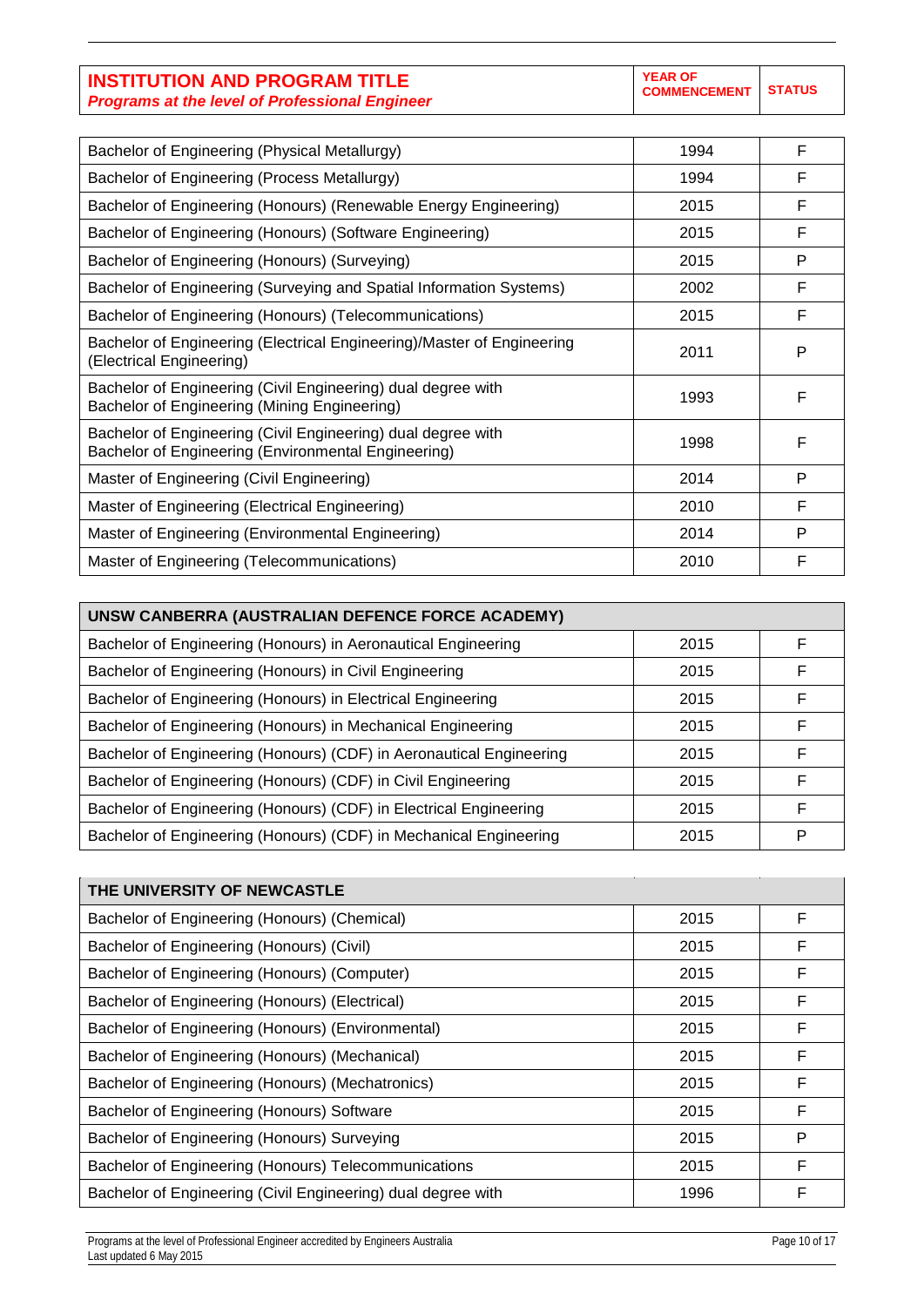| <b>INSTITUTION AND PROGRAM TITLE</b>                  | <b>YEAR OF</b><br>COMMENCEMENT STATUS |  |
|-------------------------------------------------------|---------------------------------------|--|
| <b>Programs at the level of Professional Engineer</b> |                                       |  |

| Bachelor of Engineering (Environmental Engineering)                                                           |      |   |
|---------------------------------------------------------------------------------------------------------------|------|---|
| Bachelor of Engineering (Civil Engineering) dual degree with<br>Bachelor of Engineering (Honours) (Surveying) | 2013 | P |
| Bachelor of Engineering (Environmental Engineering) dual degree with<br>Bachelor of Engineering (Surveying)   | 1996 |   |
| Bachelor of Engineering (Mechanical Engineering) dual degree with<br>Bachelor of Engineering (Mechatronics)   | 2000 |   |

| THE UNIVERSITY OF NEWCASTLE (SINGAPORE PATHWAY; PSB<br><b>ACADEMY)</b> |      |  |
|------------------------------------------------------------------------|------|--|
| Bachelor of Engineering (Honours) (Mechanical)                         | 2015 |  |
| Bachelor of Engineering (Honours) (Electrical)                         | 2015 |  |

| THE UNIVERSITY OF QUEENSLAND                                                                         |      |   |
|------------------------------------------------------------------------------------------------------|------|---|
| Bachelor of Engineering (Honours) (Chemical Engineering)                                             | 2015 | F |
| Bachelor of Engineering (Honours) (Chemical & Materials Engineering)                                 | 2015 | F |
| Bachelor of Engineering (Honours) (Chemical & Metallurgical Engineering)                             | 2015 | F |
| Bachelor of Engineering (Honours) (Civil Engineering)                                                | 2015 | F |
| Bachelor of Engineering (Honours) (Civil and Environmental Engineering)                              | 2015 | F |
| Bachelor of Engineering (Honours) (Civil and Geotechnical Engineering)                               | 2015 | F |
| Bachelor of Engineering (Honours) (Electrical and Aerospace Engineering)                             | 2015 | F |
| Bachelor of Engineering (Honours) (Electrical and Biomedical Engineering)                            | 2015 | F |
| Bachelor of Engineering (Honours) (Electrical and Computer Engineering)                              | 2015 | P |
| Bachelor of Engineering (Honours) (Electrical Engineering)                                           | 2015 | F |
| Bachelor of Engineering (Honours) (Mechanical Engineering)                                           | 2015 | F |
| Bachelor of Engineering (Honours) (Mechanical and Aerospace Engineering)                             | 2015 | F |
| Bachelor of Engineering (Honours) (Mechanical and Materials Engineering)                             | 2015 | F |
| Bachelor of Engineering (Honours) (Mechatronic Engineering)                                          | 2015 | F |
| Bachelor of Engineering (Honours) (Mining Engineering)                                               | 2015 | F |
| Bachelor of Engineering (Honours) (Mining and Geotechnical Engineering)                              | 2015 | F |
| Bachelor of Engineering (Honours) (Software Engineering)                                             | 2015 | F |
| Bachelor of Engineering (Honours) (Software Systems and Aerospace<br>Engineering)                    | 2015 | F |
| Bachelor of Engineering (Honours)<br>and Master of Engineering (Honours) (Chemical Engineering)      | 2015 | F |
| Bachelor of Engineering (Honours)<br>and Master of Engineering (Chemical and Biological Engineering) | 2015 | F |
| Bachelor of Engineering (Honours)<br>and Master of Engineering (Chemical and Environmental)          | 2015 | P |
| Bachelor of Engineering (Honours)<br>and Master of Engineering (Chemical and Materials Engineering)  | 2015 | F |
| Bachelor of Engineering (Honours)                                                                    | 2015 | P |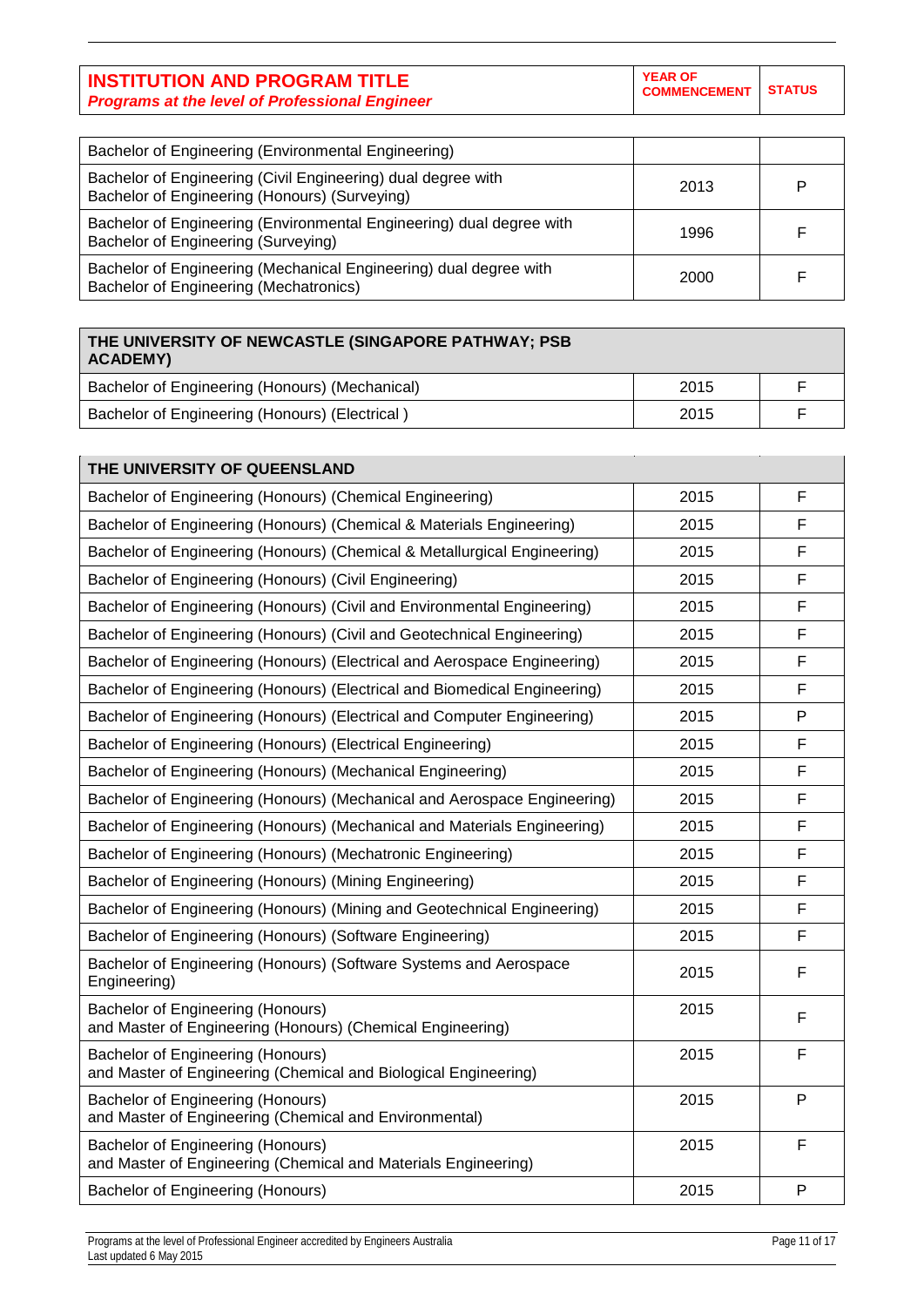**YEAR OF COMMENCEMENT STATUS**

| and Master of Engineering (Chemical and Metallurgical Engineering)                                     |      |   |
|--------------------------------------------------------------------------------------------------------|------|---|
| Bachelor of Engineering (Honours)<br>and Master of Engineering (Electrical Engineering)                | 2015 | P |
| Bachelor of Engineering (Honours)<br>and Master of Engineering (Electrical and Biomedical Engineering) | 2015 | P |
| Bachelor of Engineering (Honours)<br>and Master of Engineering (Electrical and Computer Engineering)   | 2015 | P |
| Bachelor of Engineering (Honours)<br>and Master of Engineering (Mechanical Engineering)                | 2015 | P |
| Bachelor of Engineering (Honours)<br>and Master of Engineering (Mechanical and Aerospace Engineering)  | 2015 | P |
| Bachelor of Engineering (Honours)<br>and Master of Engineering (Mechanical and Materials Engineering)  | 2015 | P |
| Bachelor of Engineering (Honours)<br>and Master of Engineering (Mechatronic Engineering)               | 2015 | P |
| Bachelor of Engineering (Honours)<br>and Master of Engineering (Software Engineering)                  | 2015 | P |

| UNIVERSITY OF SOUTH AUSTRALIA (MAWSON LAKES CAMPUS)                          |      |   |
|------------------------------------------------------------------------------|------|---|
| Bachelor of Engineering (Honours) (Civil)                                    | 2015 | F |
| Bachelor of Engineering (Honours) (Civil and Structural)                     | 2015 | P |
| Bachelor of Engineering (Honours) (Electrical and Electronic)                | 2015 | P |
| Bachelor of Engineering (Honours) (Electrical and Mechatronic)               | 2015 | F |
| Bachelor of Engineering (Honours) (Mechanical)                               | 2015 | F |
| Bachelor of Engineering (Honours) (Mechanical and Advanced<br>Manufacturing) | 2015 | F |
| Bachelor of Engineering (Honours) (Mechanical and Mechatronic)               | 2015 | F |

| UNIVERSITY OF SOUTH AUSTRALIA (WHYALLA CAMPUS)                 |      |   |
|----------------------------------------------------------------|------|---|
| Bachelor of Engineering (Honours) (Electrical and Mechatronic) | 2015 | D |
| Bachelor of Engineering (Honours) (Mechanical)                 | 2015 |   |

| UNIVERSITY OF SOUTH AUSTRALIA (SINGAPORE PATHWAY: KAPLAN) |      |  |
|-----------------------------------------------------------|------|--|
| Bachelor of Engineering (Mechanical)                      | 2008 |  |
| Bachelor of Engineering (Electrical)                      | 2007 |  |
| Bachelor of Engineering (Electronic)                      | 2007 |  |
| Bachelor of Engineering (Telecommunications)              | 2010 |  |

| UNIVERSITY OF SOUTHERN QUUENSLAND                                |      |  |
|------------------------------------------------------------------|------|--|
| Bachelor of Engineering (Honours) (Agricultural Engineering)     | 2014 |  |
| Bachelor of Engineering (Honours) (Civil Engineering)            | 2014 |  |
| Bachelor of Engineering (Honours) (Computer Systems Engineering) | 2014 |  |

Programs at the level of Professional Engineer accredited by Engineers Australia **Page 12 of 17** of 17 of 17 of 17 Last updated 6 May 2015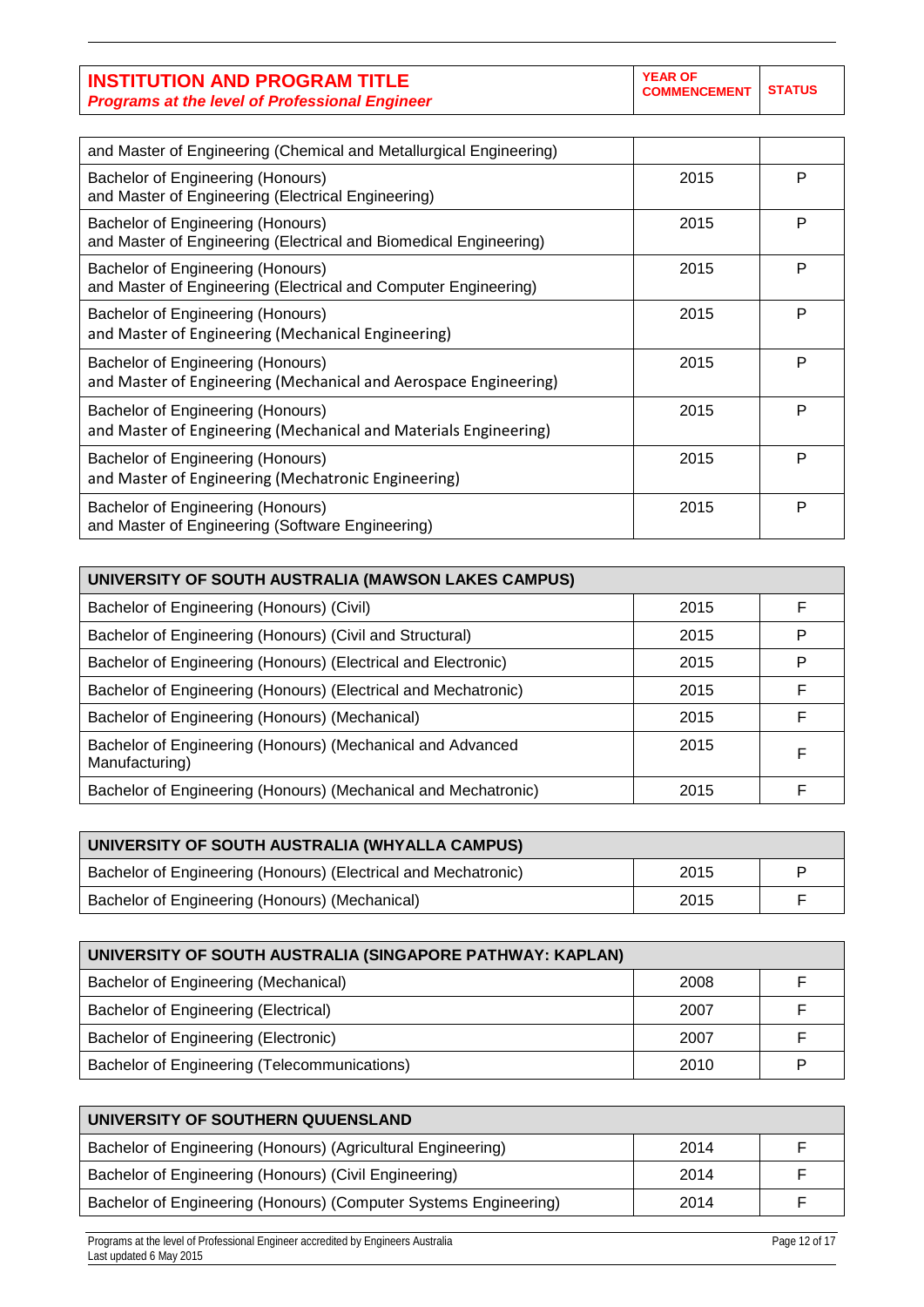| Bachelor of Engineering (Honours) (Electrical and Electronic Engineering)                   | 2014 | F |
|---------------------------------------------------------------------------------------------|------|---|
| Bachelor of Engineering (Honours) (Environmental Engineering)                               | 2014 | F |
| Bachelor of Engineering (Honours) (Instrumentation and Control Engineering)                 | 2014 | F |
| Bachelor of Engineering (Honours) (Mechanical Engineering)                                  | 2014 | F |
| Bachelor of Engineering (Honours) (Mechatronic Engineering)                                 | 2014 | F |
| Bachelor of Engineering (Honours) (Power Engineering)                                       | 2014 | F |
| Master of Engineering Practice (Civil Engineering)                                          | 2004 | F |
| Master of Engineering Practice (Electrical and Electronic Engineering)                      | 2004 | F |
| Master of Engineering Practice (Environmental Engineering)                                  | 2004 | F |
| Master of Engineering Practice (Mechanical Engineering)                                     | 2004 | F |
| Master of Engineering Practice (Structural Engineering)                                     | 2004 | F |
| Master of Engineering Practice (Power Systems Engineering)                                  | 2009 | F |
| Master of Engineering Science (Agricultural Engineering)                                    | 2010 | F |
| Master of Engineering Science (Civil Engineering)                                           | 2010 | F |
| Master of Engineering Science (Electrical and Electronic Engineering)                       | 2010 | F |
| Master of Engineering Science (Environmental Engineering)                                   | 2010 | F |
| Master of Engineering Science (Geographic and Information Systems)                          | 2010 | P |
| Master of Engineering Science (Mechanical Engineering)                                      | 2010 | F |
| Master of Engineering Science (Power Engineering)                                           | 2010 | F |
| Master of Engineering Science (Structural Engineering)                                      | 2010 | F |
| Master of Engineering Science (Surveying)                                                   | 2010 | P |
| All of the above programs are accredited for both on-campus and external<br>modes of study. |      |   |

| UNIVERSITY OF THE SUNSHINE COAST               |      |   |
|------------------------------------------------|------|---|
| Bachelor of Engineering (Civil) (Honours)      | 2014 |   |
| Bachelor of Engineering (Mechanical) (Honours) | 2014 | D |

| THE UNIVERSITY OF SYDNEY                                  |      |   |
|-----------------------------------------------------------|------|---|
| Bachelor of Engineering (Aeronautical)                    | 1980 | F |
| Bachelor of Engineering (Aeronautical) (Space)            | 2009 | F |
| Bachelor of Engineering (Biomedical)                      | 2014 | F |
| Bachelor of Engineering (Chemical and Biomolecular)       | 2009 | F |
| Bachelor of Engineering (Civil)                           | 1980 | F |
| Bachelor of Engineering (Civil) (Construction Management) | 2009 | F |
| Bachelor of Engineering (Civil) (Environmental)           | 2009 | F |
| Bachelor of Engineering (Civil) (Geotechnical)            | 2009 | F |
| Bachelor of Engineering (Civil) (Structures)              | 2009 | F |
| Bachelor of Engineering (Electrical)                      | 1980 | F |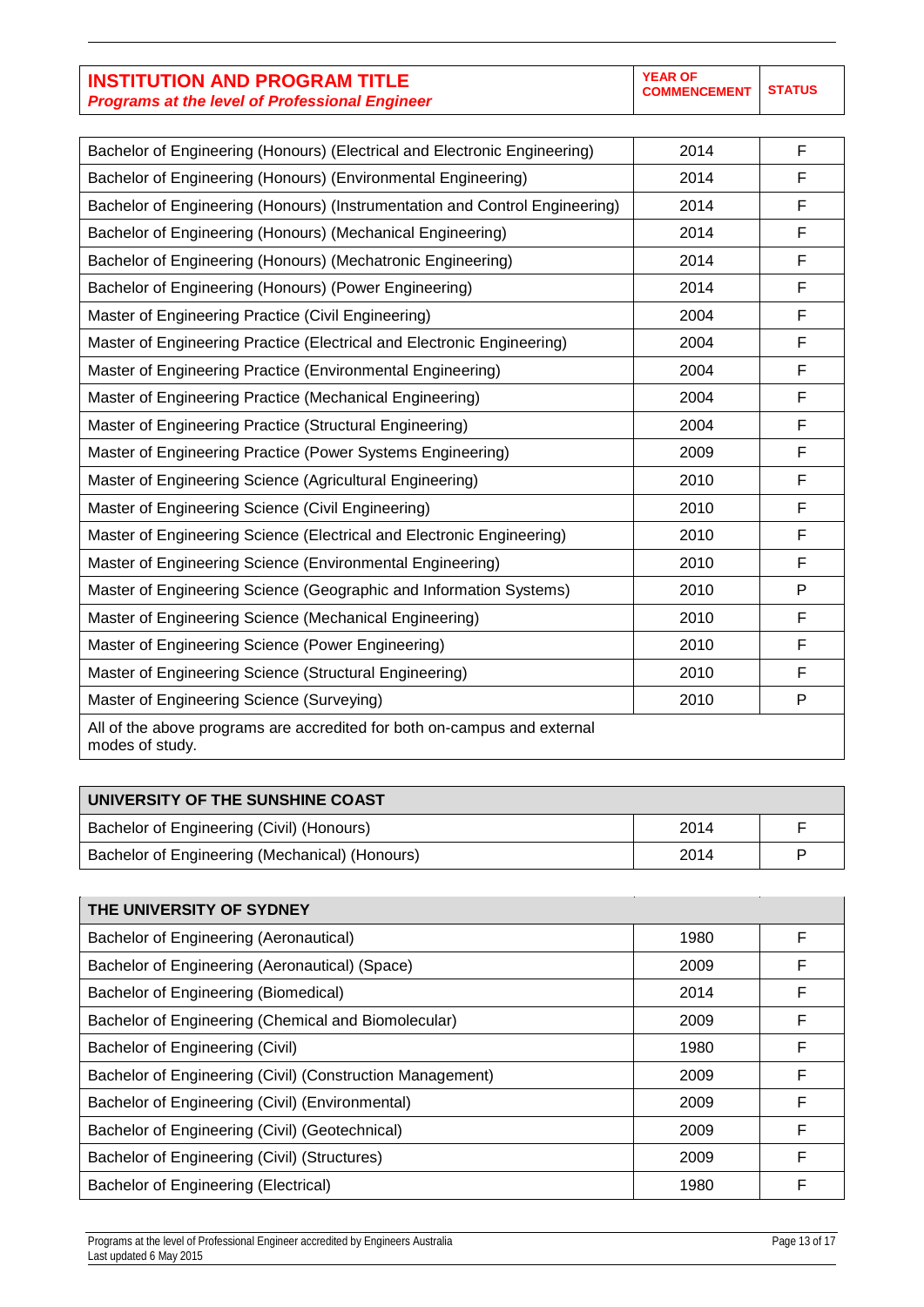| <b>INSTITUTION AND PROGRAM TITLE</b>                  |
|-------------------------------------------------------|
| <b>Programs at the level of Professional Engineer</b> |

| Bachelor of Engineering (Electrical) (Computer)                     | 2009 | F |
|---------------------------------------------------------------------|------|---|
| Bachelor of Engineering (Electrical) (Power Engineering)            | 2009 | F |
| Bachelor of Engineering (Electrical) (Telecommunications)           | 2011 | F |
| Bachelor of Engineering (Mechanical)                                | 1980 | F |
| Bachelor of Engineering (Mechanical) (Space)                        | 2009 | F |
| Bachelor of Engineering Mechatronic)                                | 1991 | F |
| Bachelor of Engineering Mechatronic) (Space)                        | 2009 | F |
| Bachelor of Engineering (Software)                                  | 2000 | F |
| Bachelor of Engineering Honours (Aeronautical)                      | 2015 | F |
| Bachelor of Engineering Honours (Aeronautical) (Space)              | 2015 | F |
| Bachelor of Engineering Honours (Biomedical)                        | 2015 | F |
| Bachelor of Engineering Honours (Chemical and Biomolecular)         | 2015 | F |
| Bachelor of Engineering Honours (Civil)                             | 2015 | F |
| Bachelor of Engineering Honours (Civil) (Construction Management)   | 2015 | F |
| Bachelor of Engineering Honours (Civil) (Environmental)             | 2015 | F |
| Bachelor of Engineering Honours (Civil) (Geotechnical)              | 2015 | F |
| Bachelor of Engineering Honours (Civil) (Structures)                | 2015 | F |
| Bachelor of Engineering Honours (Electrical)                        | 2015 | F |
| Bachelor of Engineering Honours (Electrical) (Computer)             | 2015 | F |
| Bachelor of Engineering Honours (Electrical) (Power Engineering)    | 2015 | F |
| Bachelor of Engineering Honours (Electrical) (Telecommunications)   | 2015 | F |
| Bachelor of Engineering Honours (Mechanical)                        | 2015 | F |
| Bachelor of Engineering Honours (Mechanical) (Space)                | 2015 | F |
| Bachelor of Engineering Honours Mechatronic)                        | 2015 | F |
| Bachelor of Engineering Honours Mechatronic) (Space)                | 2015 | F |
| Bachelor of Engineering Honours (Software)                          | 2015 | F |
| Master of Professional Engineering (Aerospace)                      | 2009 | P |
| Master of Professional Engineering (Biomedical)                     | 2009 | F |
| Master of Professional Engineering (Chemical and Biomolecular)      | 2009 | F |
| Master of Professional Engineering (Civil)                          | 2009 | F |
| Master of Professional Engineering (Electrical)                     | 2009 | F |
| Master of Professional Engineering (Fluids)                         | 2009 | P |
| Master of Professional Engineering (Geomechanical Engineering)      | 2009 | P |
| Master of Professional Engineering (Mechanical)                     | 2009 | F |
| Master of Professional Engineering (Power Engineering)              | 2009 | F |
| Master of Professional Engineering (Software Engineering)           | 2009 | P |
| Master of Professional Engineering (Structural Engineering)         | 2009 | F |
| Master of Professional Engineering (Telecommunications Engineering) | 2013 | F |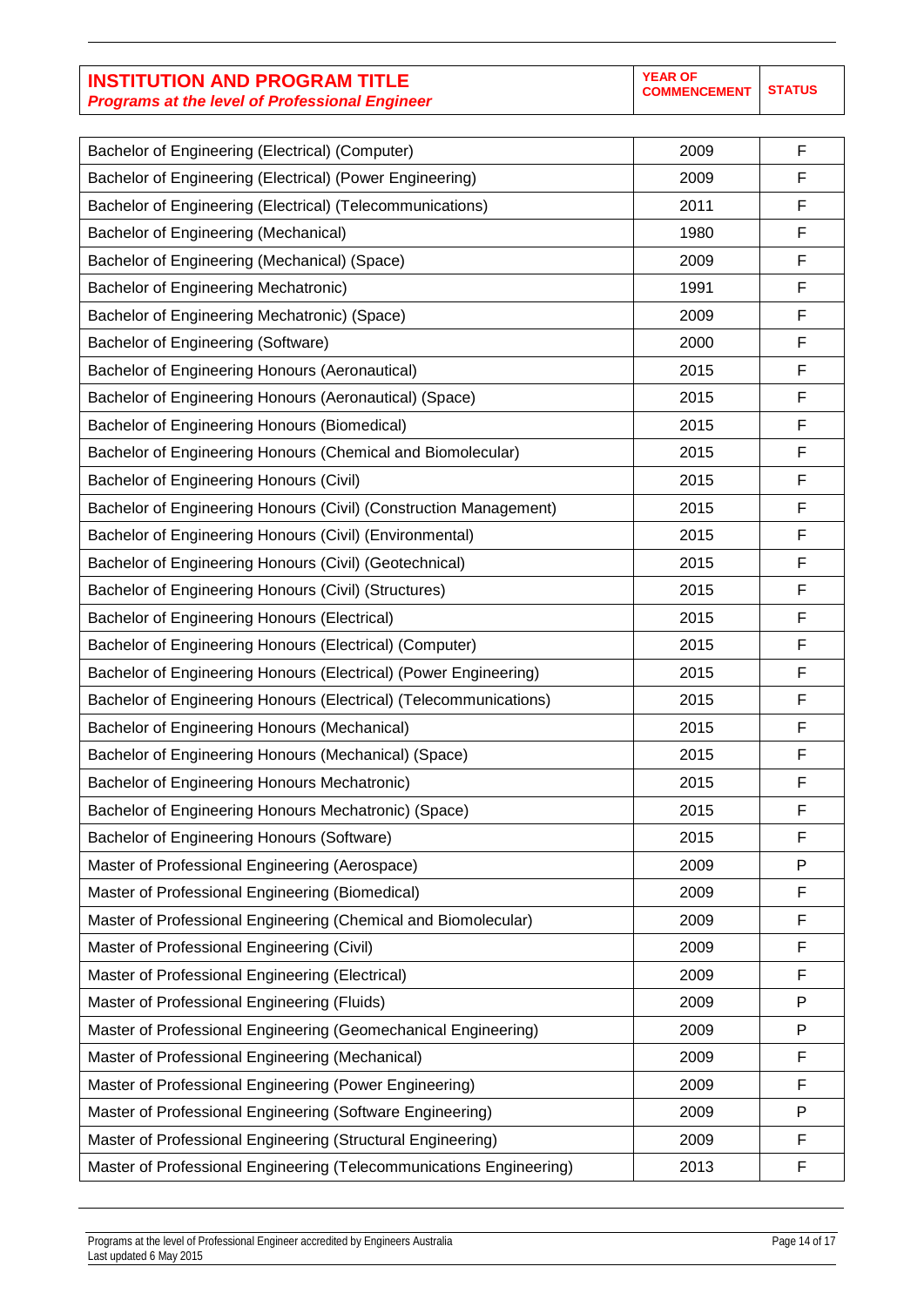| UNIVERSITY OF TASMANIA (HOBART CAMPUS)                                           |      |   |
|----------------------------------------------------------------------------------|------|---|
| Bachelor of Engineering (Biomedical Engineering) (Honours)                       | 2015 | P |
| Bachelor of Engineering (Civil Engineering) (Honours)                            | 2015 | F |
| Bachelor of Engineering (Computer Systems Engineering) (Honours)                 | 2015 | F |
| Bachelor of Engineering (Electronics and Communication Engineering)<br>(Honours) | 2015 | F |
| Bachelor of Engineering (Electrical Power Engineering) (Honours)                 | 2015 | F |
| Bachelor of Engineering (Geotechnical Engineering) (Honours)                     | 2015 | F |
| Bachelor of Engineering (Mechanical Engineering) (Honours)                       | 2015 | F |
| Bachelor of Engineering (Mechatronics) (Honours)                                 | 2015 | F |

| UNIVERSITY OF TECHNOLOGY, SYDNEY                                                                                                                   |      |   |
|----------------------------------------------------------------------------------------------------------------------------------------------------|------|---|
| Bachelor of Engineering (Honours) (Biomedical Engineering)                                                                                         | 2015 | P |
| Bachelor of Engineering (Honours) (Civil Engineering)                                                                                              | 2015 | F |
| Bachelor of Engineering (Honours) (Civil and Environmental Engineering)                                                                            | 2015 | F |
| Bachelor of Engineering (Honours) (Electrical Engineering)                                                                                         | 2015 | F |
| Bachelor of Engineering (Honours) (General Engineering)                                                                                            | 2015 | F |
| Bachelor of Engineering (Honours) (Information and Communication<br><b>Technologies Engineering)</b>                                               | 2015 | F |
| Bachelor of Engineering (Honours) (Mechanical Engineering)                                                                                         | 2015 | F |
| Bachelor of Engineering (Honours) (Mechanical and Mechatronic<br>Engineering)                                                                      | 2015 | F |
| Bachelor of Engineering (Honours) (Innovation Engineering)                                                                                         | 2015 | F |
| Bachelor of Engineering (Honours) (Biomedical Engineering)<br>with Diploma in Professional Engineering Practice                                    | 2015 | P |
| Bachelor of Engineering (Honours) (Civil Engineering)<br>with Diploma in Professional Engineering Practice                                         | 2015 | F |
| Bachelor of Engineering (Honours)<br>with Diploma in Professional Engineering Practice (Civil and Environmental<br>Engineering)                    | 2015 | F |
| Bachelor of Engineering (Honours) (Electrical Engineering)<br>with Diploma in Professional Engineering Practice                                    | 2015 | F |
| Bachelor of Engineering (Honours) (General Engineering)<br>with Diploma in Professional Engineering Practice                                       | 2015 | F |
| Bachelor of Engineering (Honours) (Information and Communication<br>Technologies<br>Engineering) with Diploma in Professional Engineering Practice | 2015 | F |
| Bachelor of Engineering (Honours) (Mechanical Engineering)<br>with Diploma in Professional Engineering Practice                                    | 2015 | F |
| Bachelor of Engineering (Honours) (Mechanical and Mechatronic<br>Engineering)<br>with Diploma in Professional Engineering Practice                 | 2015 | F |
| Bachelor of Engineering (Honours) (Innovation Engineering)<br>with Diploma in Professional Engineering Practice                                    | 2015 | F |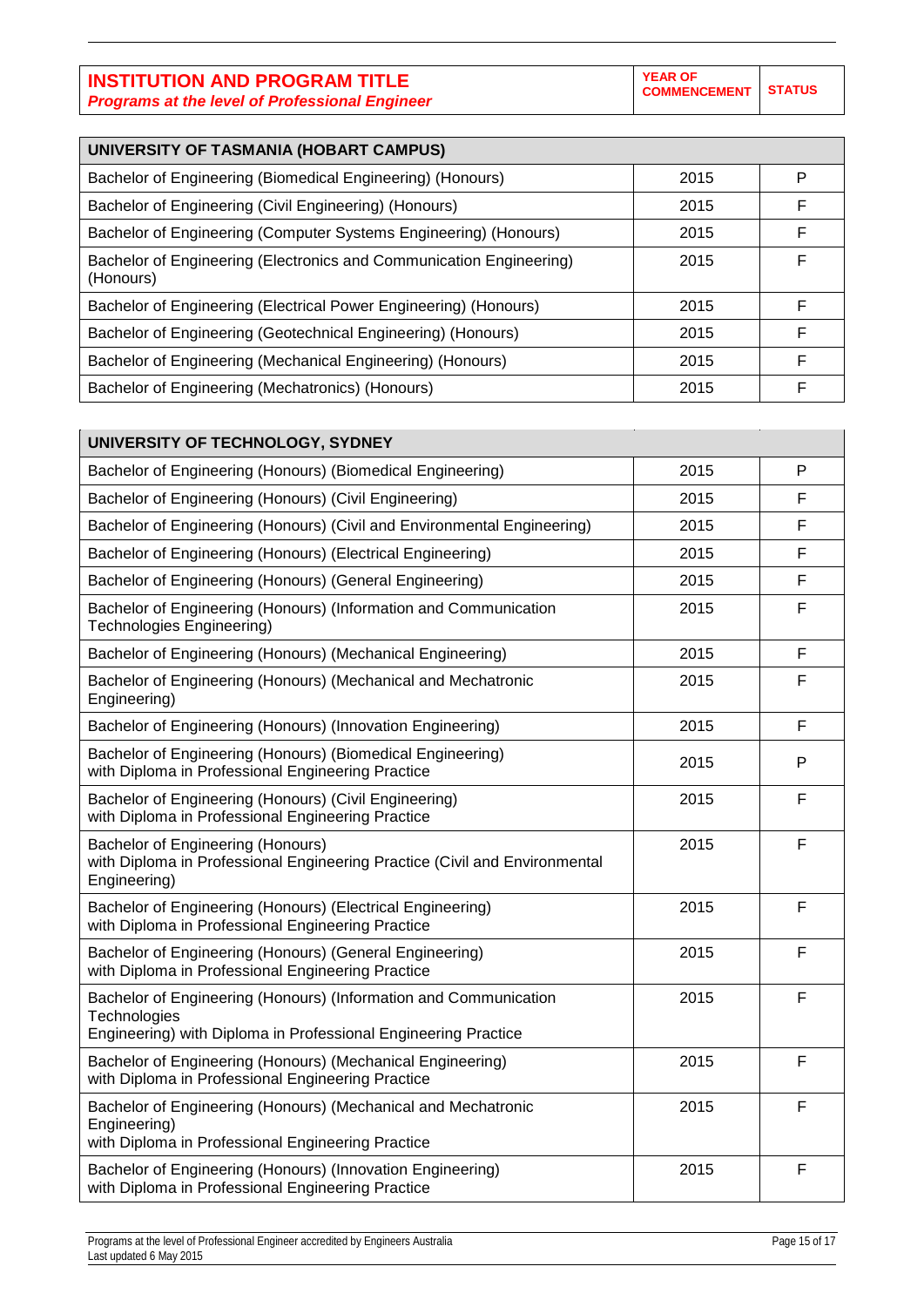| THE UNIVERSITY OF WESTERN AUSTRALIA                                        |      |   |
|----------------------------------------------------------------------------|------|---|
| Master of Professional Engineering (Civil Engineering)                     | 2013 | Р |
| Master of Professional Engineering (Chemical Engineering)                  | 2013 | Р |
| Master of Professional Engineering (Electrical and Electronic Engineering) | 2013 | P |
| Master of Professional Engineering (Environmental Engineering)             | 2013 | P |
| Master of Professional Engineering (Mechanical Engineering)                | 2013 | P |
| Master of Professional Engineering (Mining Engineering)                    | 2013 | Р |
| Master of Professional Engineering (Software Engineering)                  | 2013 | P |

| UNIVERSITY OF WESTERN SYDNEY                                           |      |   |
|------------------------------------------------------------------------|------|---|
| Bachelor of Engineering Advanced (Honours) (Civil)                     | 1999 | F |
| Bachelor of Engineering Advanced (Honours) (Construction)              | 2011 | P |
| Bachelor of Engineering Advanced (Honours) (Electrical)                | 1995 | F |
| Bachelor of Engineering Advanced (Honours) (Mechanical)                | 2011 | P |
| Bachelor of Engineering Advanced (Honours) (Robotics and Mechatronics) | 1999 | F |
| Bachelor of Engineering (Civil Engineering)                            | 1999 | F |
| Bachelor of Engineering (Construction Engineering)                     | 2011 | P |
| Bachelor of Engineering (Electrical Engineering)                       | 1995 | F |
| Bachelor of Engineering (Mechanical Engineering)                       | 2011 | P |
| Bachelor of Engineering (Robotics and Mechatronics Engineering)        | 1999 | F |

| UNIVERSITY OF WOLLONGONG                                               |      |              |
|------------------------------------------------------------------------|------|--------------|
| Bachelor of Engineering (Honours) (Civil Engineering)                  | 2015 | F            |
| Bachelor of Engineering (Honours) (Civil & Environmental Engineering)  | 2015 | F            |
| Bachelor of Engineering (Honours) (Civil & Mining Engineering)         | 2015 | F            |
| Bachelor of Engineering (Honours) (Computer Engineering)               | 2015 | F            |
| Bachelor of Engineering (Honours) (Electrical Engineering)             | 2015 | F            |
| Bachelor of Engineering (Honours) (Environmental Engineering)          | 2015 | $\mathsf{F}$ |
| Bachelor of Engineering (Honours) (Materials Engineering)              | 2015 | F            |
| Bachelor of Engineering (Honours) (Mechanical Engineering)             | 2015 | F            |
| Bachelor of Engineering (Honours) (Mechanical & Materials Engineering) | 2015 | P            |
| Bachelor of Engineering (Honours) (Mechanical & Mining Engineering)    | 2015 | P            |
| Bachelor of Engineering (Honours) (Mechatronic Engineering)            | 2015 | F            |
| Bachelor of Engineering (Honours) (Mining Engineering)                 | 2015 | F            |
| Bachelor of Engineering (Honours) (Mining & Environmental Engineering) | 2015 | F            |
| Bachelor of Engineering (Honours) (Mining & Materials Engineering)     | 2015 | P            |
| Bachelor of Engineering (Honours) (Telecommunications Engineering)     | 2015 | F            |